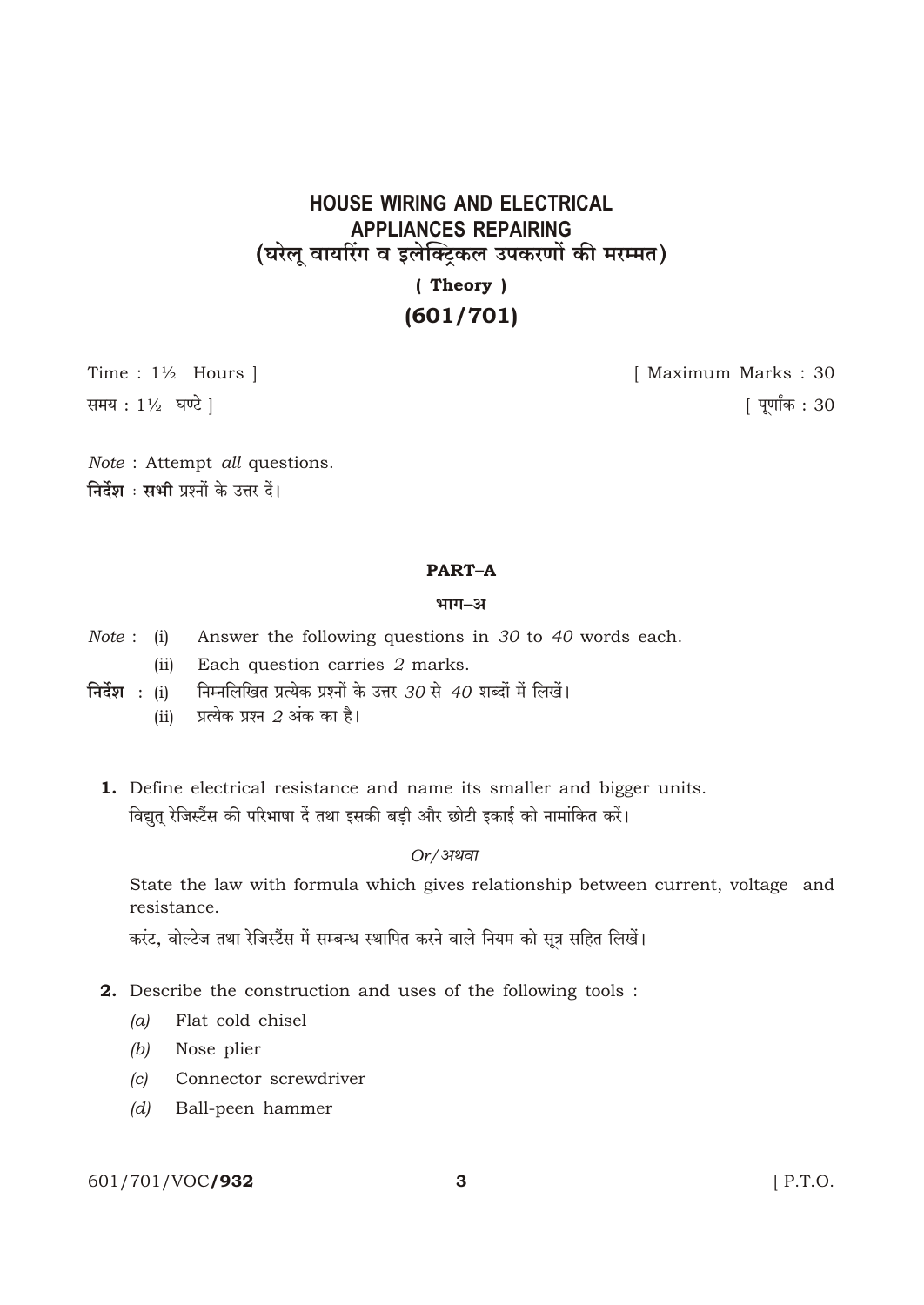निम्नलिखित औज़ारों की बनावट तथा प्रयोग बताइए:

- (क) फ्लैट कोल्ड चिज़ल
- (ख) नोज प्लायर
- (ग) कनेक्टर स्क्रूड्राइवर
- (घ) बॉल-पिन हथौडा
- **3.** How will you save a person who is getting an electric shock from live conductor? यदि किसी व्यक्ति को जीवित कन्डक्टर से विद्युत् झटका लग रहा हो, तो आप उसे किस प्रकार बचाएँगे?
- 4. Define heating element and lamp filament. Also state their uses. हीटिंग एलीमेंट तथा लैम्प फिलामेंट की परिभाषा लिखें। इनके उपयोग भी लिखें।
- 5. Name the instrument for measuring the following quantities and also draw their connection diagrams:
	- $(a)$ Current
	- $(b)$ Power

निम्नलिखित को मापने के लिए विद्युत मापक यंत्रों को नामांकित करें तथा उनका कनैक्शन चित्र बनाएँ :

- (क) विद्युतृधारा
- (ख) पावर
- 6. Define solder and briefly explain the method of soldering. सोल्डर की परिभाषा लिखें। सोल्डरिंग करने की विधि का संक्षेप में वर्णन करें।
- 7. Define earthing and state the purpose of earthing domestic electrical appliances. अर्थिंग की परिभाषा लिखें तथा घरेलू विद्युत् उपकरणों को अर्थिंग करने का ध्येय क्या है, बताएँ।
- 8. Why is surface conduit wiring preferred in factories? State the type of wiring for ice factory.

सरफेस कन्ड्यूट वायरिंग को फैक्ट्री के लिये क्यों सही समझा जाता है? एक आइस फैक्ट्री में किस प्रकार की वायरिंग करेंगे?

9. List the tests to be carried out before energising a domestic installation. Explain any one of them. एक घरेलू वायरिंग को सप्लाई से जोड़ने से पूर्व किए जाने वाले टेस्टों को नामांकित करें तथा किसी **एक** टेस्ट का विवरण दें।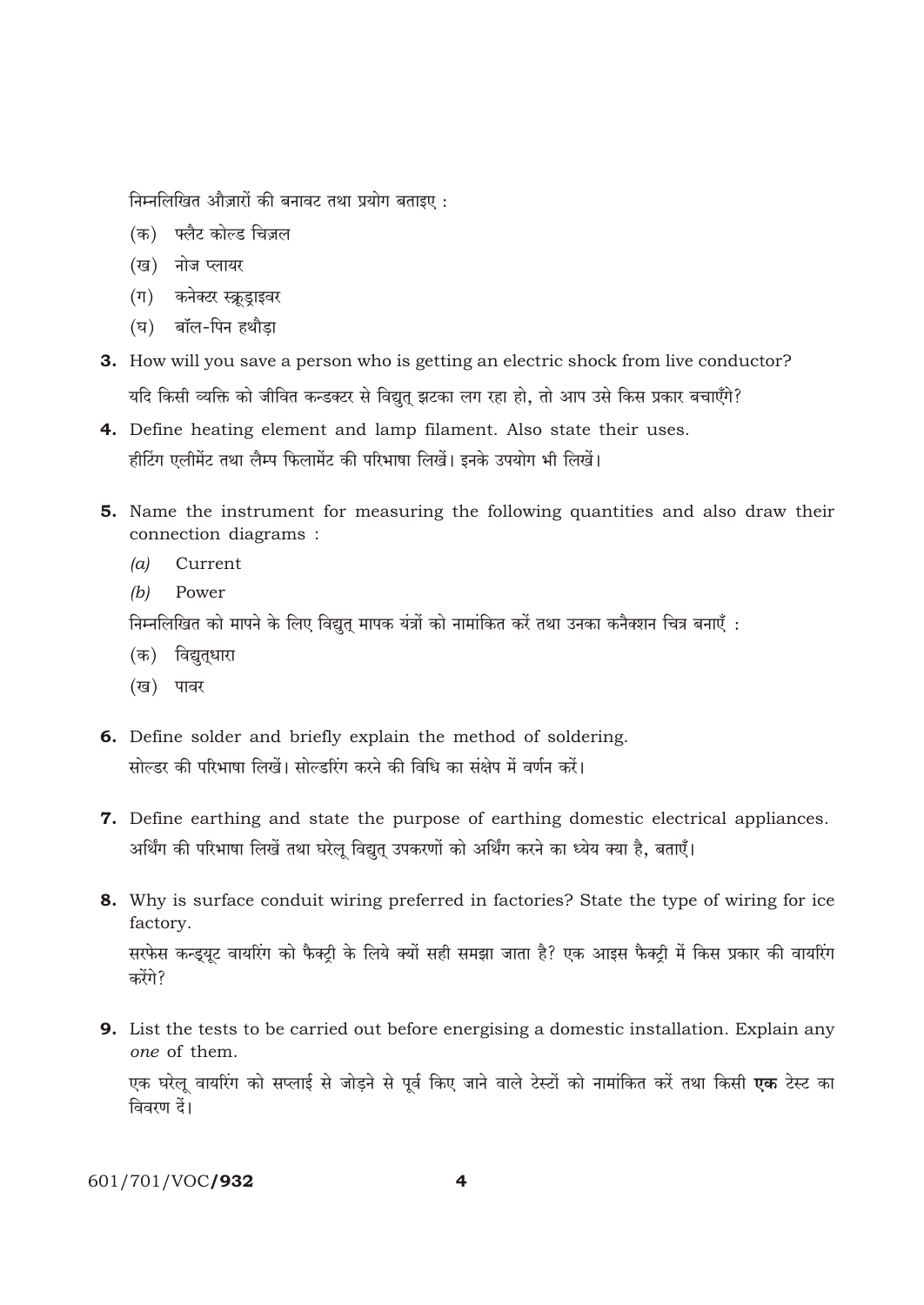- 10. Define heating efficiency with formula and name the different types of incandescent lamps. हीटिंग एफिशियेन्सी की सूत्र सहित परिभाषा लिखें तथा विभिन्न प्रकार के इन्कैन्डेसॅन्ट लैम्पों को नामांकित करें।
- 11. Explain with the help of labelled diagram the construction and working of room cooler.

एक रूम कूलर की बनावट तथा कार्यविधि का नामांकित चित्र सहित वर्णन करें।

12. Describe the construction and working of an automatic electric toaster in brief. एक ऑटोमैटिक इलेक्टिक टोस्टर की बनावट तथा कार्यविधि का संक्षेप में वर्णन करें।

#### **PART-B**

#### भाग–ब

- $Note: (i)$ Complete the following sentences.
	- (ii) Each question carries  $\frac{1}{2}$  mark.
- निर्देश : (i) रिक्त स्थानों की पूर्ति करें।
	- (ii) प्रत्येक प्रश्न  $\frac{1}{2}$  अंक का है।
- 13. The ampere-meter is always connected in with the load. एम्पियर-मीटर को सदैव लोड के —— में जोडा जाता है।
- **14.** The electricity produced by friction is called —. घर्षण से उत्पन्न विद्युत् को —— विद्युत् कहते हैं।
- **15.** The maximum no. of points are allowed in a domestic lighting circuit. एक घरेलु लाइट सर्किट में अधिक से अधिक —— प्वांइट लगा सकते हैं।
- 16. The supplier must the installation before commencement of supply as per IE Rule. सप्लाई चालू करने से पूर्व सप्लायर के लिए इलेक्ट्रिकल वायरिंग को IE नियम के अनुसार —— करना आवश्यक होता है।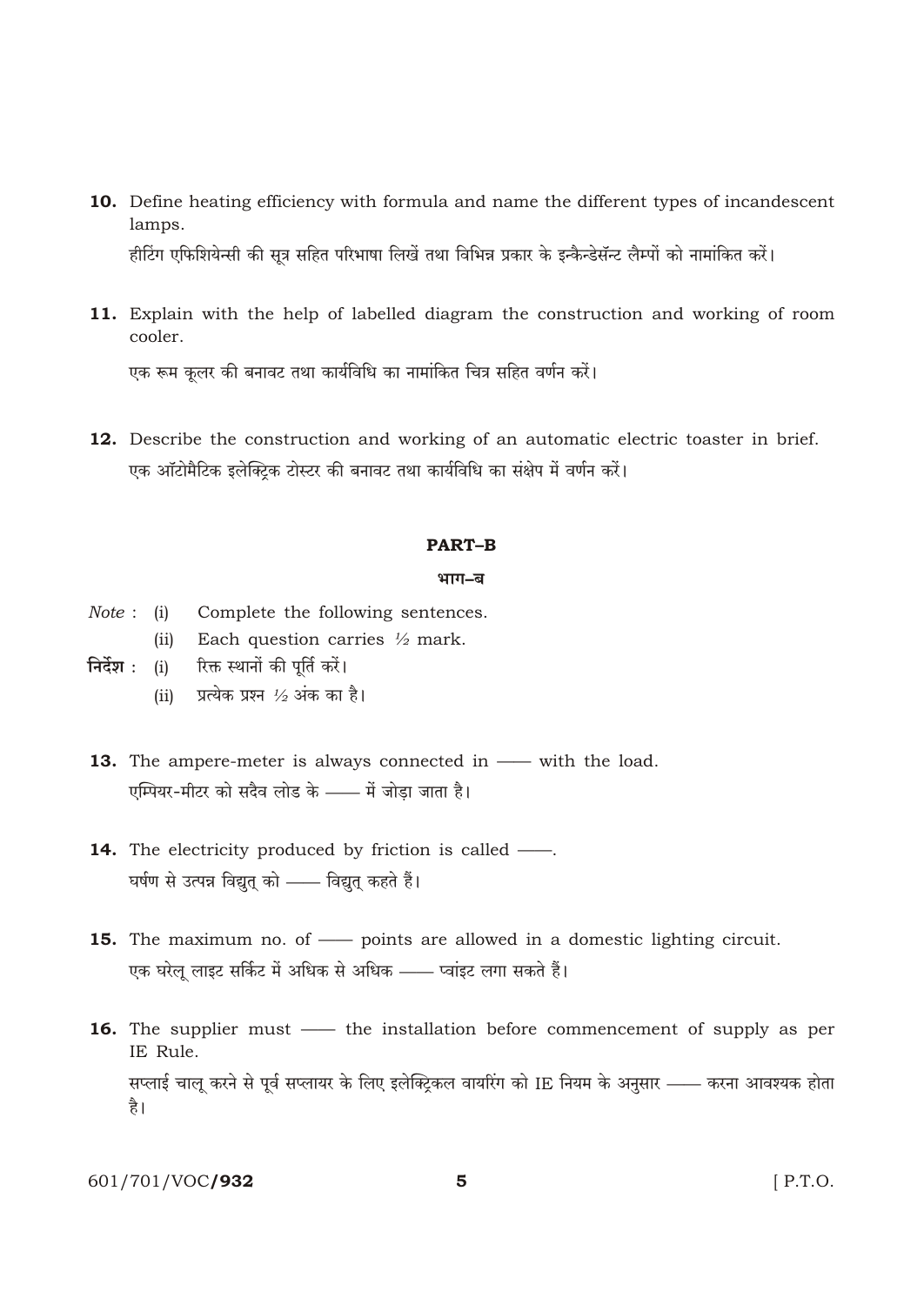- 17. The electric bell works on the of electric current. इलेक्ट्रिक बेल विद्युतुधारा के —— प्रभाव पर कार्य करती है।
- 18. The fire extinguisher used for electric fire is of -विद्युत् आग - यंत्र द्वारा बुझाई जाती है।

#### **PART-C**

#### भाग-स

- *Note*: (i) Write the most appropriate alternative.
	- (ii) Each question carries  $\frac{1}{2}$  mark.
- निर्देश : (i) सर्वोत्तम विकल्प का चुनाव करें।
	- (ii) प्रत्येक प्रश्न  $\frac{1}{2}$  अंक का है।

19. The energy consumed by an electric circuit is expressed in

| $(A)$ kW |                                                                                 | (B) kelvin  |
|----------|---------------------------------------------------------------------------------|-------------|
|          | $(C)$ kWh                                                                       | $(D)$ kVA   |
|          | किसी विद्युत् सर्किट द्वारा खर्च होने वाली एनर्जी को इस रूप में दर्शाया जाता है |             |
| $(A)$ kW |                                                                                 | (B) केल्विन |
|          | $(C)$ kWh                                                                       | $(D)$ kVA   |

20. Which type of socket is used for domestic power circuit?

(A) Two-pin socket 5 amp (B) Three-pin socket 5 amp (C) Two-pin socket 15 amp (D) Three-pin socket 15 amp घरेलु पावर सर्किट में कौन-सा सॉकेट प्रयोग में आता है? (A) टू-पिन सॉकेट 5 एम्पियर (B) थ्री-पिन सॉकेट 5 एम्पियर (D) थ्री-पिन सॉकेट 15 एम्पियर (C) टू-पिन सॉकेट 15 एम्पियर